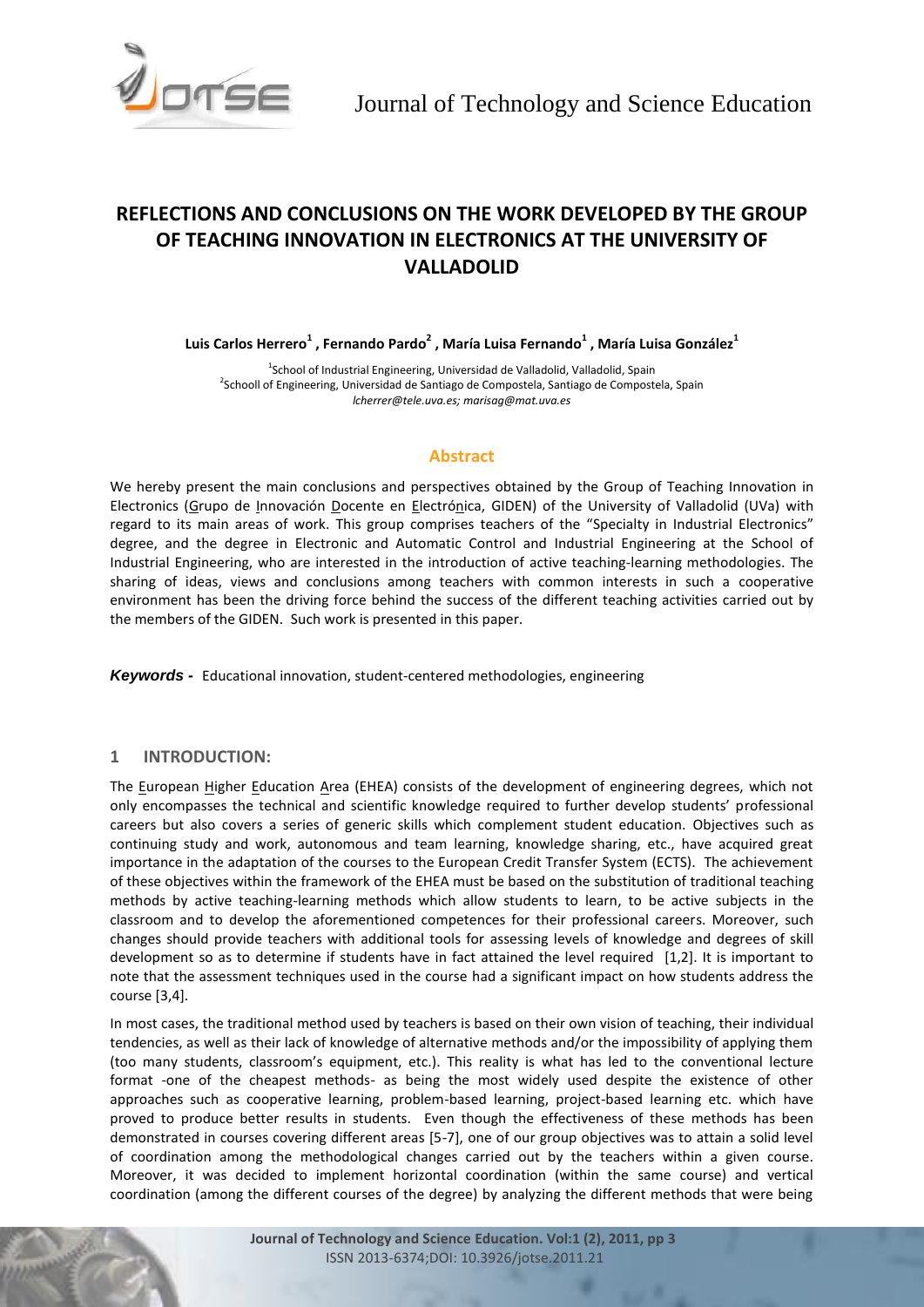applied. This was also achieved by way of the assessment techniques used and through the weight that they carried in the final grading of the generic competencies that were being developed. To reach this target, fifteen teachers from the Industrial Technical Engineering degree; "Specialty in Industrial Electronics", from the University of Valladolid (UVa), created the Group of Teaching Innovation in Electronics (Grupo de Innovación Docente en Electrónica, GIDEN) in July 2007. The UVa officially recognized this group on 5<sup>th</sup> November 2007. The principle lines of work during the last three academic years were:

- $\bullet$ To coordinate the activities in the courses of the degree. This created an environment that rationalized the students' workload, facilitating their participation in the learning process.
- To become familiar with and analyze the different teaching methods used in the degree, the type of activities carried out and the way in which such tools were introduced. To promote the application of such new teaching methods. These tasks were developed within the context of the new degree in Electronic and Automatic Industrial Engineering, starting in the academic year 2010-2011.
- To become familiar with and analyze the progress of the assessment methods and criteria used in the degree. This gave rise to an improvement in the assessment of the generic and specific skills developed during the courses.
- To become familiar with and to analyze the generic skills developed in each course, with the aim of:
	- 1. Improving the assessment and formulation of skills.
	- 2. Promoting strategies to develop competence programs and enhance their development.
- To evaluate the innovation processes. This allowed for a mechanism to be established which informed us of the impact of the innovation activities carried out in the degree.

In this paper we present the work developed by the GIDEN and the main conclusions obtained over three academic years; 2007-2008, 2008-2009 and 2009-20010, in the different lines of work in the group. The paper is laid out as follows: Section 2 introduces the coordination activities carried out; Section 3 addresses the teaching methods used in the degree. In Section 4 the activities related to assessment are introduced; Section 5 introduces the activities related to the development of generic competences and lastly, an overall evaluation of the activities is performed and the main conclusions are presented.

# **2 COORDINATION OF ACTIVITIES**

The coordination of activities among teachers of the same degree is necessary so that [8]:

- The courses are not considered as independent elements.
- The contents are not repeated (i.e. overlaps are avoided) and are correctly synchronized.  $\bullet$
- The students have a homogeneous workload.
- The development of generic competences is balanced.

Taking into account these premises, one of the main objectives of the GIDEN since its onset has been the coordination of course activities. One of the key components, as viewed by the majority of GIDEN's teachers, has been to encourage the continuous work of the students. To reach this objective, teachers had to homogenize and coordinate the proposed activities. Two teachers therefore acted as coordinators, thus developing a dynamic of horizontal coordination. This goal was met by way of requesting that all teachers from the degree fill in a log card with the proposed course activities, indicating the semester week in which the activity was developed and its weight in the final grade. The analysis of these log cards allowed us to detect those weeks in which too much work was concentrated. As a result, through coordination meetings between GIDEN coordinators and the teachers of the degree, and a great deal of effort, the workloads were homogeneously distributed. Once the final plan of activities was obtained, it was published in the classrooms and was indicated that it may experience slight modifications which would be announced well in advance. During the 2009-2010 academic years, "Google Calendar" was introduced to show the schedule of student activities [9]. A specific calendar for the whole degree was set up with the following functionality:

Teachers could introduce their course activities, indicating their weight in the final grade, and a brief summary of the activity.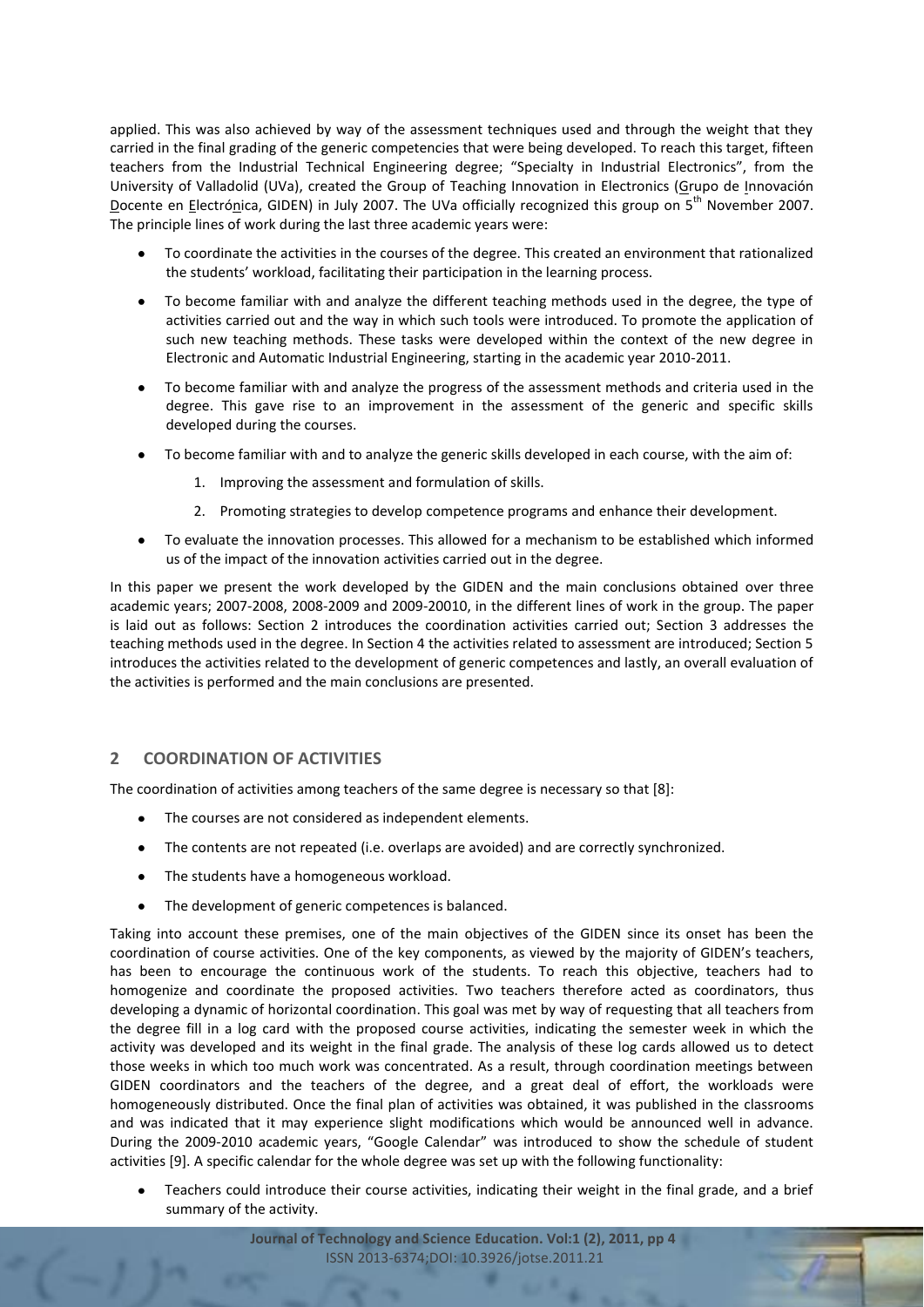- Teachers and students could see the planned activities of all courses. In this manner, a broad vision of the student workload is provided, thus allowing for its homogeneous distribution and also for the improvement of student planning and organization.
- $\bullet$ Teachers could modify and introduce new activities whilst maintaining a homogeneous workload.

The work of course and degree coordinators was easily executed using this tool. In order to determine the student´s view of the coordination efforts, they were handed a survey, of which Fig. 1 shows the outcome of the results obtained in the 2007-08, 2008-09 and 2009-10 academic years. From the data gathered in this survey, we can deduce that coordination efforts have been appreciated valued over the years.



*Fig. 1. Students' opinion about the degree of satisfaction with the coordination of activities.* 

Coordination work has promoted the need for having a coordinator for each course as well as the entire degree. Moreover, to achieve a homogeneous student workload we feel that it must be compulsory that the Teaching Guide of the course include the distribution of the activities; hence, there is a need for a tool which allows for the cognition (teachers and students) and the modification (teachers) of activity distribution. In the case presented in this paper we state that "Google Calendar" is an effective tool for performing such coordination. Coordination also entails a greater level of collaboration between departments, enabling teachers to share resources and improve the scheduling of the courses.

# **3 TEACHING METHODS USED IN THE DEGREE**

As far as teaching methodologies are concerned, the main objective of the GIDEN was to determine the methodologies being used and assess how they were being developed in order to identify the different activities associated with them. With this objective a *teaching methods* log card, which was filled out by the teacher of the degree, was established. In this card (see Fig. 2) teachers were to consider the methods that best suited their classroom setting. They also had to identify the activities that best supported these methodologies. The definitions of the teaching methods were based on that of M. de Miguel, [10]. In Fig. 2, the "%time devoted" column provides information on the total amount of course time in which the methodology was used. The remaining columns indicate the teaching activity applied.

Another important issue was to determine the way in which the activities that supported the methods were being implemented. In additional log cards teachers were thus asked to reflect on this factor (see Fig. 3). In this case "% time devoted" indicates the percentage of course time devoted to the activity, whereas the "% assessment" indicated the weight of the activity in the final grade.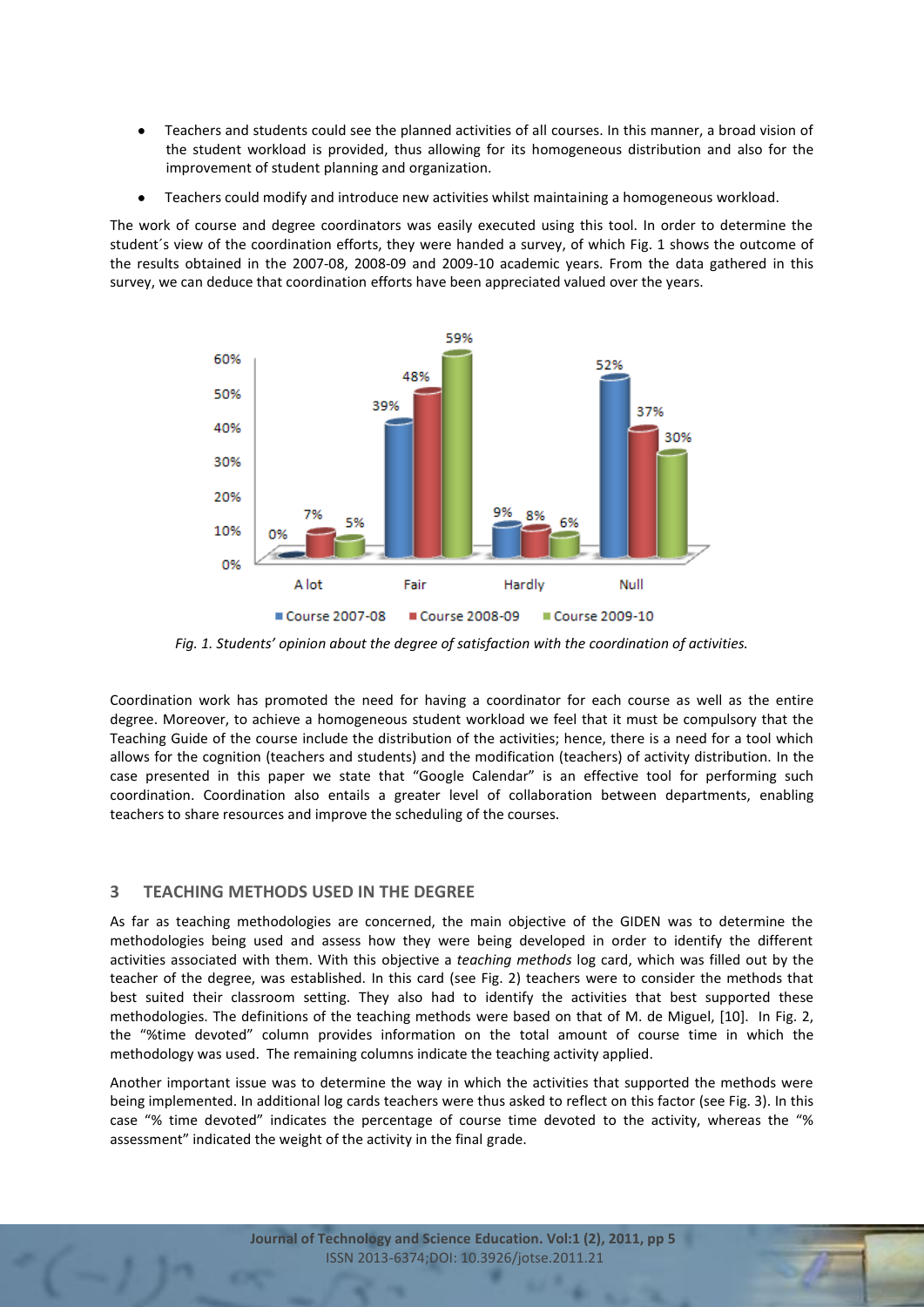| <b>Teaching</b>                              | <b>Teaching Activities</b> |                                     |          |                                    |                 |  |               |                   |  |  |  |  |
|----------------------------------------------|----------------------------|-------------------------------------|----------|------------------------------------|-----------------|--|---------------|-------------------|--|--|--|--|
| <b>Methodologies</b>                         | Classroom<br>lessons       | Laboratory Practice<br>Instrumental | computer | <b>Teacher</b><br><b>Mentoring</b> | <b>Seminars</b> |  | <b>Visits</b> | % time<br>devoted |  |  |  |  |
| Expositive Class /<br>Master Class (lecture) |                            |                                     |          |                                    |                 |  |               |                   |  |  |  |  |
| Case Study                                   |                            |                                     |          |                                    |                 |  |               |                   |  |  |  |  |
| Solving Exercises and<br><b>Problems</b>     |                            |                                     |          |                                    |                 |  |               |                   |  |  |  |  |
| Problem Based<br><b>Learning</b>             |                            |                                     |          |                                    |                 |  |               |                   |  |  |  |  |
| Project Based Learning                       |                            |                                     |          |                                    |                 |  |               |                   |  |  |  |  |
| Cooperative Learning                         |                            |                                     |          |                                    |                 |  |               |                   |  |  |  |  |
| Learning Agreement                           |                            |                                     |          |                                    |                 |  |               |                   |  |  |  |  |
| Other (specify by<br>adding rows)            |                            |                                     |          |                                    |                 |  |               |                   |  |  |  |  |

*Fig. 2. Teaching methodologies card: Methodologies vs. teaching activities.*

| <b>Teaching Activities</b> |              | <b>Implementation modality</b> |   |   |            |                  |                     |           |                      |           |         |            |  |  |
|----------------------------|--------------|--------------------------------|---|---|------------|------------------|---------------------|-----------|----------------------|-----------|---------|------------|--|--|
|                            |              | Group<br>size                  |   |   | Attendance |                  | <b>Deliverables</b> |           | Oral<br>Presentation |           | % time  | %          |  |  |
|                            |              |                                | G | т | <b>Yes</b> | No/<br>(on-line) | Yes                 | <b>No</b> | <b>Yes</b>           | <b>No</b> | devoted | assessment |  |  |
| <b>Lecture</b>             |              |                                |   |   |            |                  |                     |           |                      |           |         |            |  |  |
| Laboratory                 | Instrumental |                                |   |   |            |                  |                     |           |                      |           |         |            |  |  |
|                            | Computer     |                                |   |   |            |                  |                     |           |                      |           |         |            |  |  |
| <b>Teacher Mentoring</b>   |              |                                |   |   |            |                  |                     |           |                      |           |         |            |  |  |
| <b>Seminars</b>            |              |                                |   |   |            |                  |                     |           |                      |           |         |            |  |  |
| Autonomous study / work    |              |                                |   |   |            |                  |                     |           |                      |           |         |            |  |  |
| <b>Visits</b>              |              |                                |   |   |            |                  |                     |           |                      |           |         |            |  |  |

Note: "I"= Individual, "G"= Group of two students, "T"= Group of three or more students.

*Fig. 3. Teaching methodologies card: Implementation modality vs. Teaching activities.*

From the data collected from these cards during the three academic years it was found that:

- Before the creation of the GIDEN, its members implemented active learning methods in their classes;  $\bullet$ they had already changed their method which was formerly based on a knowledge transmission. However, in spite of this change, teachers needed an environment in which they could contemplate and discuss innovation processes.
- A methodological change in a course requires an intense process of reflection, critical analysis and  $\bullet$ prudence. The GIDEN provided a suitable environment for the type of dialogue and analyses necessary for the introduction of new methods and experiences, and for the promotion of the use of new methods in the degree. In this sense, although lectures and problem solving (which complement each other very well) are still the most widely used methods, there has been an increment in the use of more active methodologies such as problem-based learning, cooperative learning and projectbased learning [7]. It was pointed out that participation in courses on pedagogical innovation played an important role in the introduction of these methods.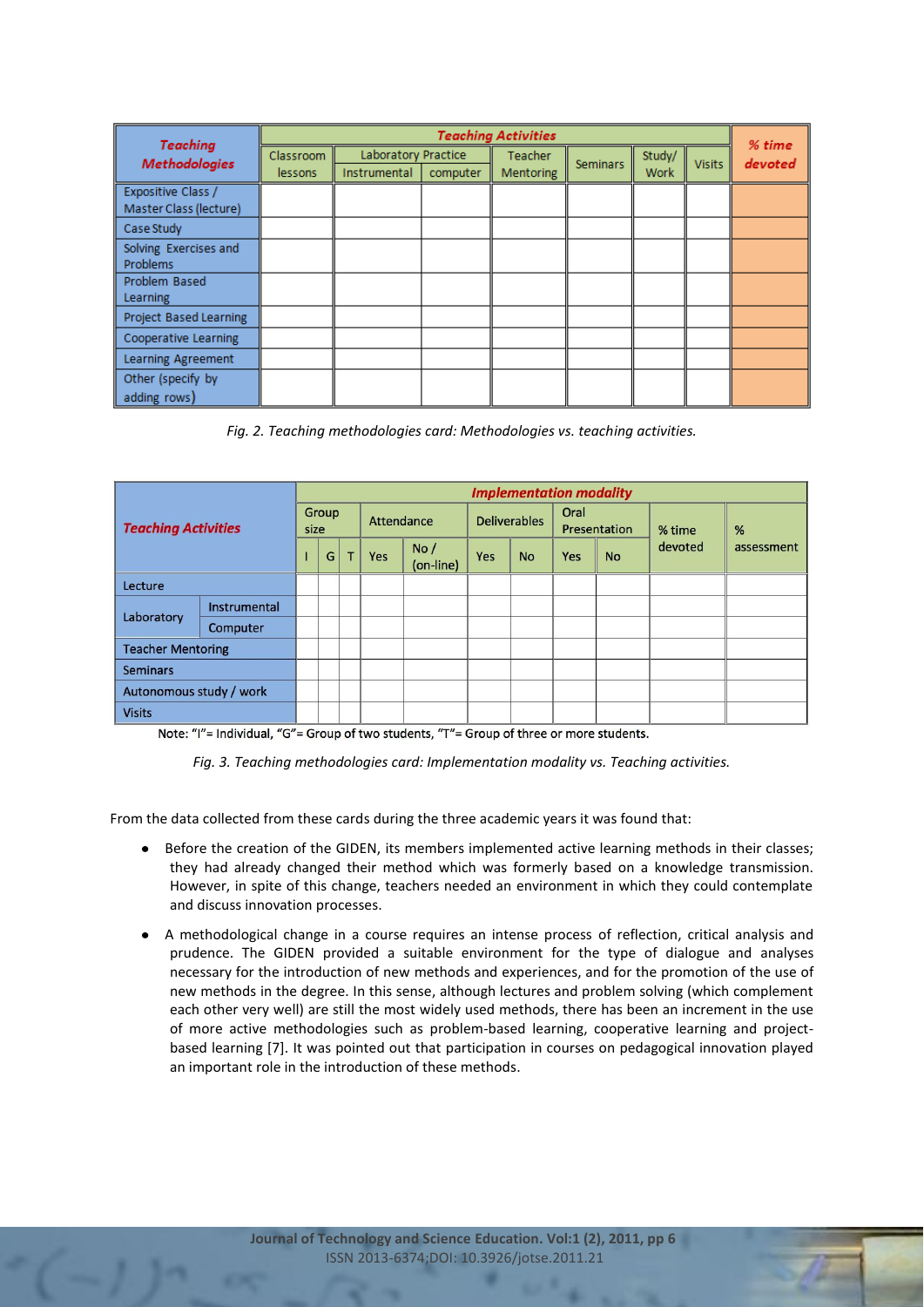The study of teaching methodologies was rounded off with a survey completed by the students. From these surveys data was obtained on:

Opinions of students about the teaching methodologies used: To reach this objective, students answered questions related to teaching methods (see Fig. 4). Based on their responses, we have seen that the degree of student satisfaction with the teaching methods was high. It must be pointed out that there is a large number of students that indicate that these methodologies facilitated their learning process during the course.



*Fig. 4. Degree of satisfaction results with the teaching methodologies used.*

- The three methods considered by the students as those which best facilitated their learning and the development of generic skills: The results were sorted based on the kind of course (basic or specific) and the year of the degree (first, second and third year). From the analysis of the data it was deduced that, independently of the nature of the course and academic year, the teaching methods that students felt were best geared towards achieving the learning objectives and the development of the generic skills were: Problem-solving exercises and problem-based learning and lectures. It must be pointed out that in most courses during expositive classes, students actively participated, and in all courses this method was combined with problem-solving exercises. In those courses where group activities were carried out, cooperative learning was considered an excellent methodology for reaching the stipulated teaching objectives.
- The kind of activities considered by students as facilitators of reaching educational objectives and the development of generic skills, were classroom theory lessons (active lessons), work-study and teacher mentoring. In courses with a high emphasis on one on one activities centered on problem-solving exercises, teaching mentoring became less relevant. However, in courses where the theoretical component was very high, teaching mentoring was considered a very effective activity.
- The implementation modalities that the students felt best facilitated the achievement of educational objectives and skill development were: Individual work, work delivery, work group and one on one activity.

Teachers were asked to develop a final report of the course which, once completed, had to include:

- Number of students enrolled in the course.
- $\bullet$ Kind of activities and their weight in the final grade.
- Participation in activities and results.
- Difficulties in the development of the activities.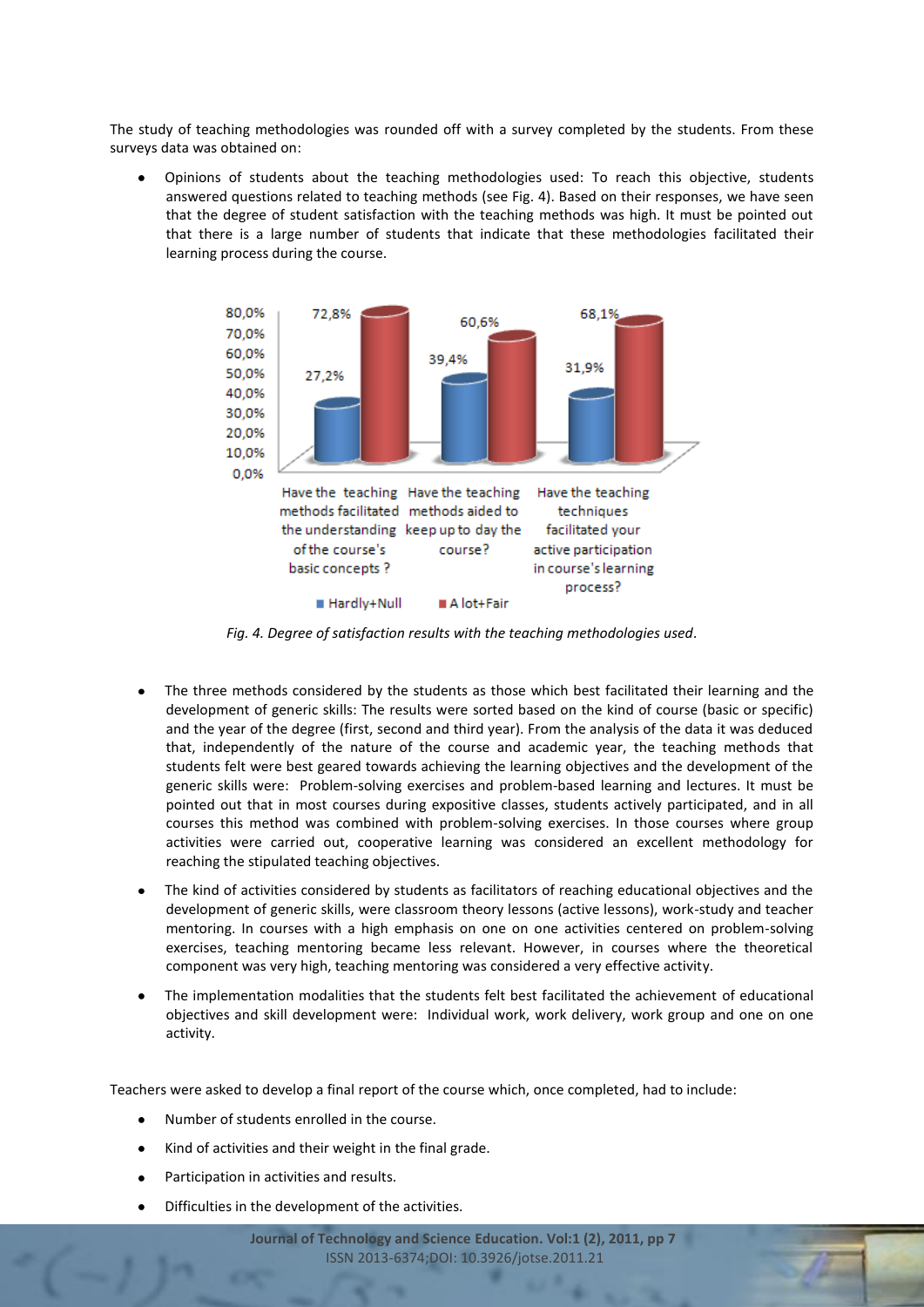- Suggestions for improvements.
- Academic results and their relationship with the degree of participation in the activities.
- Connection between the academic results, the number of students enrolled in the course and the  $\bullet$ number of assessment opportunities used.

The development of this final report helped us to assess the activities, academic results, etc., achieved during the course. This, together with the results from the surveys, provided feedback with which we were able to identify the weaknesses and strengths of the course, as well as the proposals for improvements for the following academic year.

Based on the analysis of the log cards filled out by the teachers, the end of course reports, the academic results and the surveys from the three academic courses, we are able to conclude that:

- The most effective teaching methods in basic level courses are: problem solving exercises and problem-based learning and lectures. A combination of these methods thus seems to be the most appropriate for improving the learning/teaching process in this kind of course.
- In specific courses the following teaching methods have proved to be more effective: problem solving exercises (associated with an expositive lesson), problem-based learning and project-based learning.
- In courses with group activities, a high number of students chose Cooperative Learning as the best teaching method.
- The importance of group activities increases when they are present in numerous courses, making it easier for students and teachers to see the improved results obtained. Furthermore, it must be pointed out that the courses organized by the GIDEN which incorporated work group techniques lead to a reduction in problems typically encountered in this type of activity.

# **4 ASSESSMENT TECHNIQUES USED IN THE DEGREE**

One of the GIDEN's main objectives was to identify and analyze assessment criteria in the courses of the degree. To accomplish this, a log card of assessment methods was developed which had to be filled out by the teachers of the degree. In this card (see Fig. 5), teachers were asked to identify the assessment methods used in their respective courses (i.e. assessment activity) according to the definitions given in [10], and their weight in the final activity grade with respect to the teaching method used. In addition, the teachers in question were requested to identify (i.e. provide feedback) for each assessment activity, the weight which corresponded to a given formative assessment [3,4] and the weight, which was merely summative (i.e. part of the course's final grade).

Table 1 summarizes the data collected from the assessment report cards which indicated the percentage of courses in which each evaluation method was used. It also outlines the weight this information carried during the course and in the final test. It can be seen that the objective tests (in question or short-answer format) and extended-response tests (problem solving) and traditional evaluation techniques, are still the most widely used assessment techniques. More modern assessment techniques, such as co-evaluation or self-assessment, still don't carry significant weight in the overall grade. This is essentially due to the fact that they are used in a lot of courses with a more formative (i.e. formative assessment) character. In such courses, the objective is not to provide a grade but rather to develop generic and specific skills. In most courses, the overall weight of the final test is beginning to diminish, giving way to a more desirable environment in which the activities evaluated during the course have greater value and thus favor the student learning process.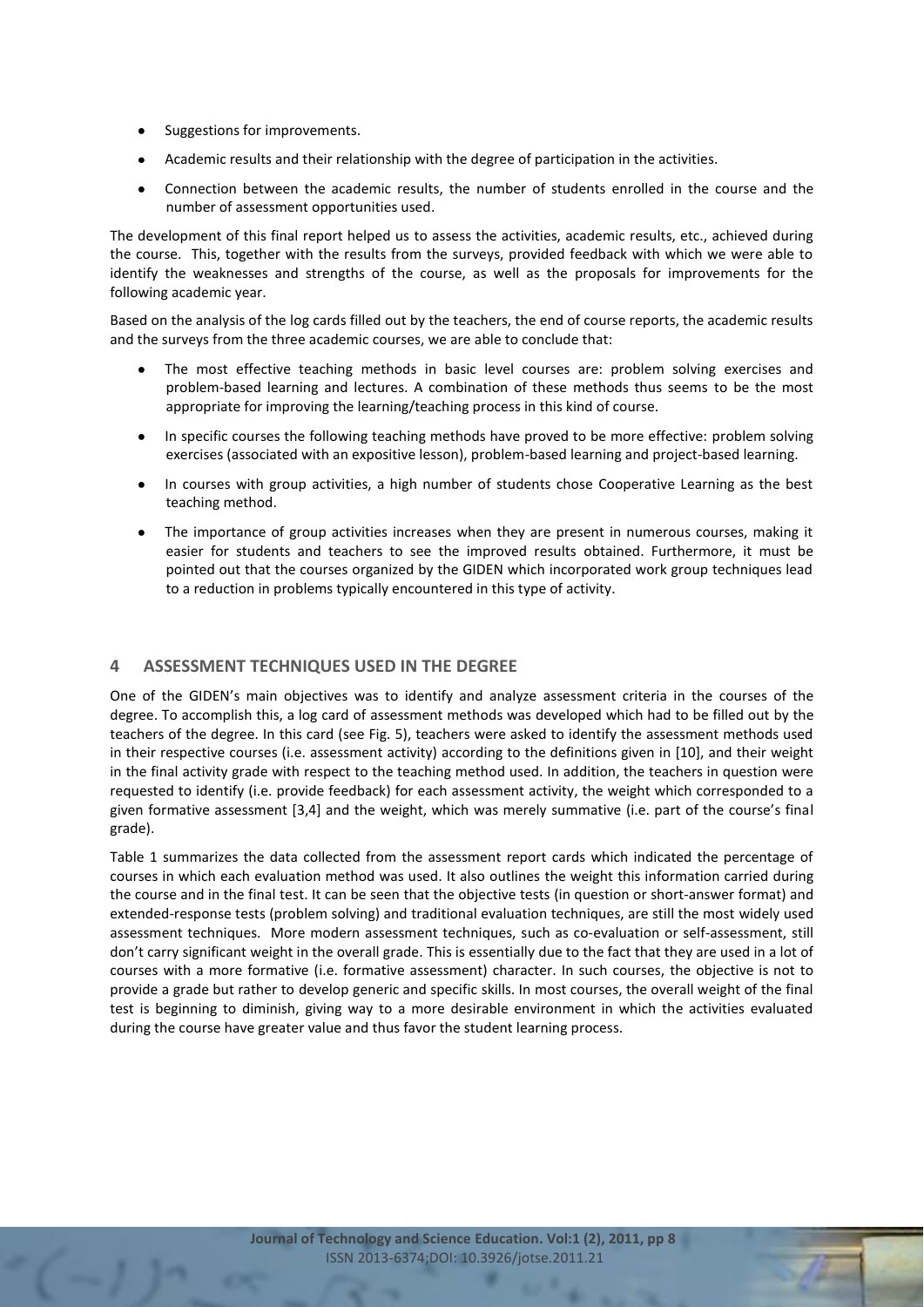|                                                     | Percentage in the total score of the<br>assessment/activity in relation to the teaching<br>method used |                                   |                                  |                                  |            |                         |                       |                          |            |               |                            |           |
|-----------------------------------------------------|--------------------------------------------------------------------------------------------------------|-----------------------------------|----------------------------------|----------------------------------|------------|-------------------------|-----------------------|--------------------------|------------|---------------|----------------------------|-----------|
| <b>Teaching Methods</b>                             |                                                                                                        |                                   |                                  |                                  |            |                         |                       |                          |            | <b>Rating</b> | <b>Total Percentage in</b> |           |
| <b>Evaluative Activity</b>                          | Master Class<br>(lecture)                                                                              | Solving Exercises<br>and Problems | <b>Problem Based</b><br>Learning | <b>Project Based</b><br>Learning | Case Study | Cooperative<br>Learning | Agreement<br>Learning | Assessment<br>Continuous | Final Exam | Extra Points  | Summative                  | formative |
| <b>Objective test</b>                               |                                                                                                        |                                   |                                  |                                  |            |                         |                       |                          |            |               |                            |           |
| <b>Short-answer test</b>                            |                                                                                                        |                                   |                                  |                                  |            |                         |                       |                          |            |               |                            |           |
| <b>Extended-response test</b>                       |                                                                                                        |                                   |                                  |                                  |            |                         |                       |                          |            |               |                            |           |
| <b>Oral test</b>                                    |                                                                                                        |                                   |                                  |                                  |            |                         |                       |                          |            |               |                            |           |
| works and projects                                  |                                                                                                        |                                   |                                  |                                  |            |                         |                       |                          |            |               |                            |           |
| lab reports                                         |                                                                                                        |                                   |                                  |                                  |            |                         |                       |                          |            |               |                            |           |
| Performance tests of real and/or<br>simulated tasks |                                                                                                        |                                   |                                  |                                  |            |                         |                       |                          |            |               |                            |           |
| <b>Self Assessment</b>                              |                                                                                                        |                                   |                                  |                                  |            |                         |                       |                          |            |               |                            |           |
| <b>Coevaluation</b>                                 |                                                                                                        |                                   |                                  |                                  |            |                         |                       |                          |            |               |                            |           |
| <b>Attitude scale</b>                               |                                                                                                        |                                   |                                  |                                  |            |                         |                       |                          |            |               |                            |           |
| <b>Observation Techniques</b>                       |                                                                                                        |                                   |                                  |                                  |            |                         |                       |                          |            |               |                            |           |
| <b>Portfolio</b>                                    |                                                                                                        |                                   |                                  |                                  |            |                         |                       |                          |            |               |                            |           |
| <b>TOTAL</b>                                        |                                                                                                        |                                   |                                  |                                  |            |                         |                       |                          |            |               |                            |           |

*Fig. 5. Assessment methods card.*

| <b>Assessment Techniques</b>                        | % courses | % continuous evaluation | % in final test |
|-----------------------------------------------------|-----------|-------------------------|-----------------|
| Objective test                                      | 64%       | 0% a 6%                 | 50% a 80%       |
| Short-answer test                                   | 82%       | 4% a 30%                | 10% a 45%       |
| Extended-response test                              | 55%       | 8% a 40%                | 35% a 70%       |
| Oral test                                           | 46%       | 4% a 15%                | 0%              |
| Work and projects                                   | 82%       | 5% a 45%                | 0%              |
| Lab reports                                         | 64%       | 4% a 20%                | 0%              |
| Performance tests of real and/or simulated<br>tasks | 18%       | $0\%$ a 5%              | 0%              |
| Self Assessment                                     | 9%        | 0%                      | 0%              |
| Co-evaluation                                       | 27%       | 5% a 7,5%               | 0%              |
| Observation techniques                              | 27%       | 5% a 10%                | 0%              |
| Portfolio                                           | 9%        | 0% a 5%                 | 0%              |
| Individual test                                     | 9%        | 0%                      | 15%             |

| Table 1. Analysis summary of the assessment methods card. |  |
|-----------------------------------------------------------|--|
|-----------------------------------------------------------|--|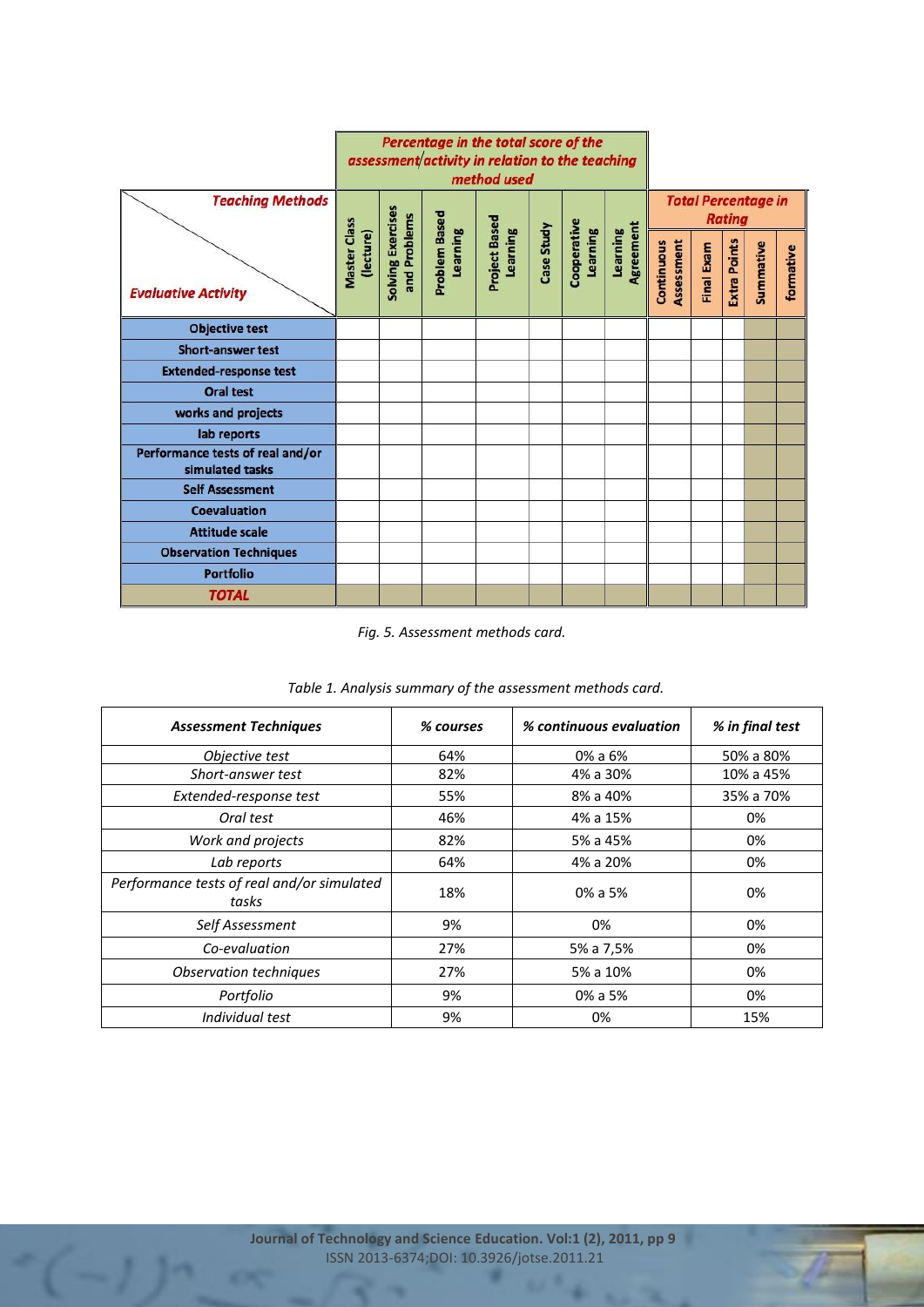Another instrument that helped us to carry out the assessment methods study was a survey filled out by students in which they were asked to:

- Indicate the degree of satisfaction with the assessment methods. Fig. 6 shows that this factor was viewed highly favorably. Most of the complaints given concerned the time allocated for carrying out the activities/tests. Nevertheless, this expression of discontent diminished significantly in the second and third courses. This fact had to with the disorganization and lack of planning associated with the study. Thereby, it can be concluded that students could indeed benefit from an adjustment period upon incorporating those methodologies which require continuous work. The degree of satisfaction expressed with the overall ratings is related to the following two topics:
	- 1. In workgroup activities, the success of a given activity is related to group members´ ability to solve conflicts among them.
	- 2. In all cases, the use of assessment rubrics [7] facilitated the achievement of the formative objectives and the development of competences, being this a very much appreciated tool for clarifying assessment criteria.
- Select the three preferred assessment methods or those which they believe helped them to improve their learning process. The results obtained did not show any preference for a particular method, but nevertheless enable us to conclude that:
	- 1. Students prefer continuous evaluation.
	- 2. Work-group tests establish a sense of responsibility between the members of the group, thus encouraging member commitment upon carrying out the test.
	- 3. They request assessment techniques that could provide them with feedback (formative assessment) [3,4]. In this manner, co-evaluation has been shown to be a very good tool for making students aware of their own level and allows for the detection of formative voids. This approach can also develop a high number of competences without entailing a significant increase in teacher workload.



*Fig. 6. Results from the evaluation methods survey.*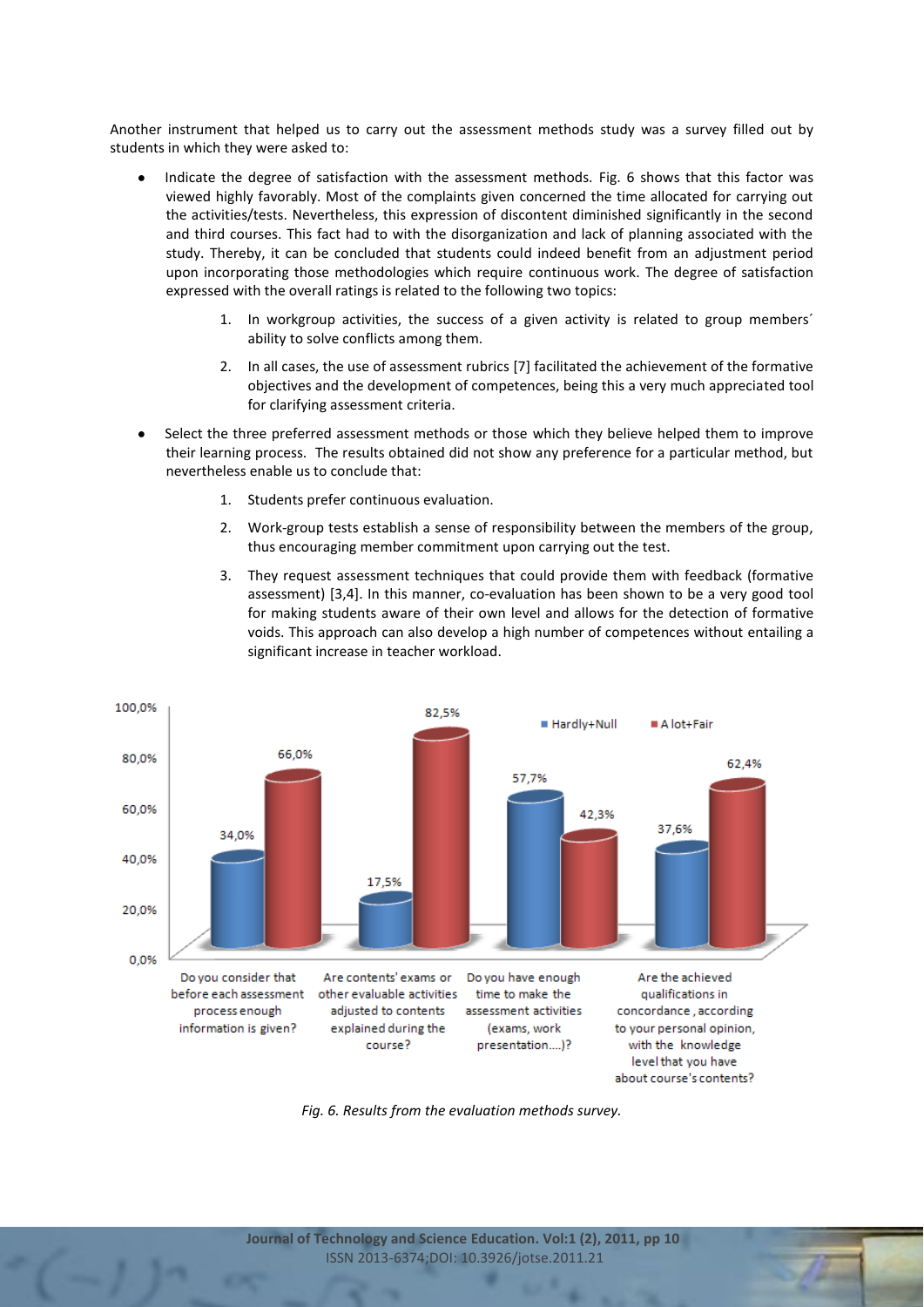# **5 DEVELOPMENT OF GENERIC COMPETENCES**

As a result of this new educational environment which is centered on the personal and professional development of the student, it is compulsory to define the competence framework within the formative profile of the degrees [2, 10]. It therefore must not only include the development of specific competences (SC) but also the generic ones (GC). The interest of society lies not only in technical and scientific knowledge, but also it requires that professionals be prepared with generic competences. Furthermore, the competence framework is a requirement in the new degrees that have been adapted to EHEA.

Until now, the educational system was based on the development of the specific competences, hence their development and assessment was not a difficult task for teachers. With generic competences, however, the opposite occurs, making it necessary to select, within the whole framework of instrumental, systemic and personal competences, i.e. those that best suit the professional profile of the degree in question.

As the Electronic and Automatic Industrial Engineering Degree is geared towards a well established professional career, it could be easily thought that the selection of the generic competences being developed would be an easy task and that teachers wouldn't be inconvenienced by adding them to the course curriculum; however, there are some difficulties that have been encountered in this model due to the following reasons [11]:

- The structure of the departments which makes the coordination between teachers from the same degree difficult.
- The teacher credential system which is based primarily on research results within a teacher's area of expertise, whereas teaching has a very low weight in credential system.
- Lack of discrimination between the competences needed for a given professional field (i.e. those developed throughout the degree) and the specific professional competences (required by companies) according to the standards of working professionals.
- The fact that GCs are an integral part of a course's explicit development is frequently overlooked. As they are not necessarily explicit features in and of themselves.

In spite of these difficulties, we are aware of the fact that students can be given a broader vision of their learning process by way of the competence framework, as it provides explicit references to increase their control in the learning processes. The development of GC´s could be increased with activities such as workshops, optative courses, etc., but we consider it to be more appropriate that they be introduced in the courses of the degree. Consequently, GIDEN has opted to focus on:

- When and how it is more adequate to incorporate GC´s within the courses, and when to make proposals that can integrate the highest number of teachers in a competence-based learning program: The formulation of strategies to develop competencies is not the only important factor, as their distribution in degree courses is also vital. If this analysis is not performed and GCs are distributed taking into account the courses as separate components, it is possible that some competences may not be developed during the degree.
- The course in which it is more appropriate to introduce each GC.
- How GC´s can be assessed: Although there are various mechanisms to determine the development of competences, we have considered that continuous assessment is the best strategy to rate the formative activity. A process involving competence assessment cannot be improvised and thus requires a high degree of planning and coherence with respect to the teaching methods, [7,10].

From the work carried out by the GIDEN it can be concluded that the development of GC´s is favorable if:

- The developed competence is intrinsic of the course or favors student learning. In such situations students notice greater improvement.
- The development of basic competences starts during the first semester of the first course.
- Teaching methods related to the development of competences are used.
- Activities related to the development of competences are introduced.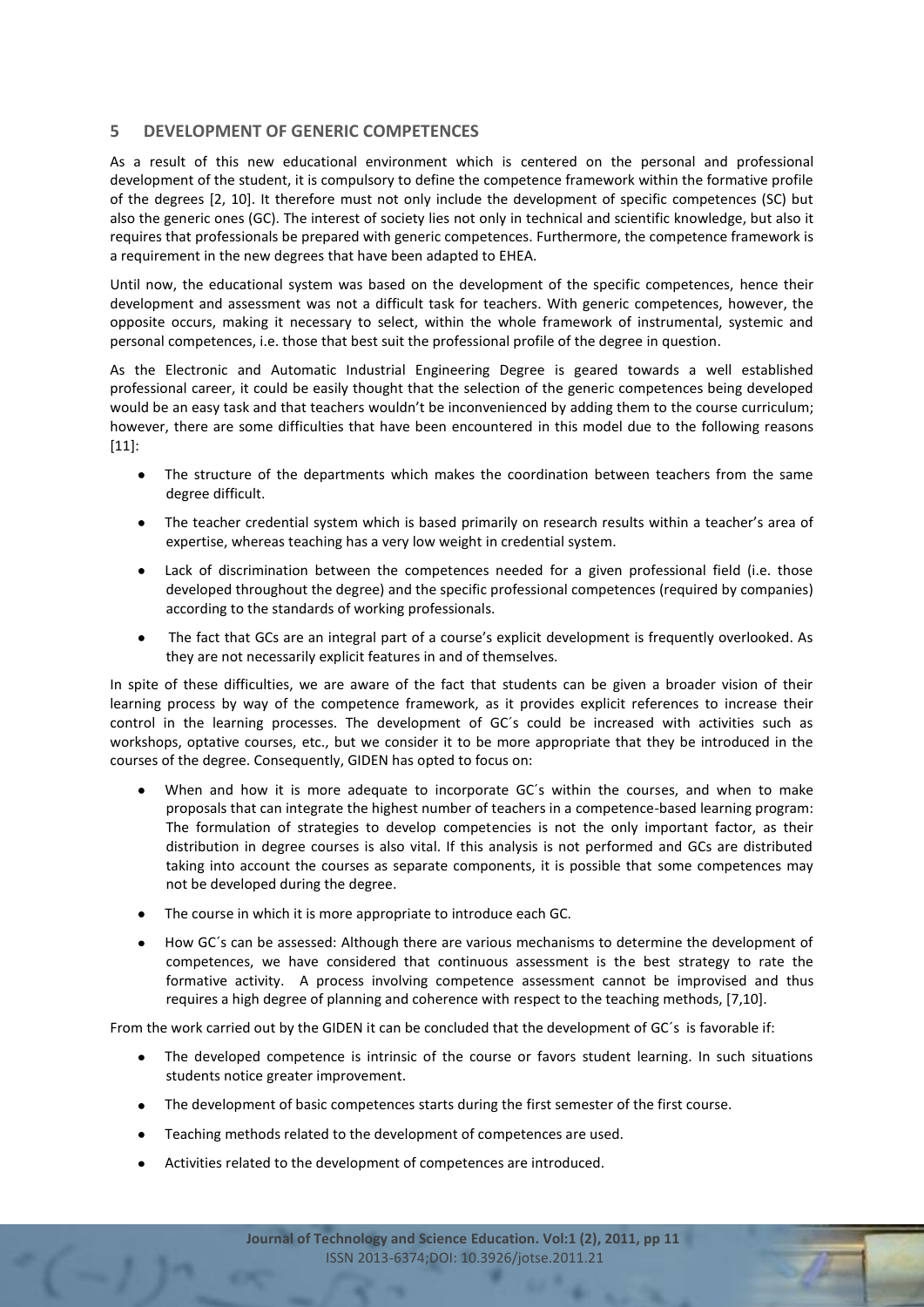- Information about the competence is provided. To reach this goal, assessment rubrics have proved to be a powerful tool.
- The competence is assessed or at least its development carries a significant weight in the final grade.
- Activities between courses, involving the same groups of students, are planned and coordinated.

Everything mentioned thus far should be taken into account upon establishing a program of competences. There are some competences that are not inherent to the courses, but are essential for passing the course or for achieving the competence objectives of the degree. In this case, the GIDEN proposed that they be assessed within the competence program without carrying a specific weight in terms of the overall student grade but rather with their evaluation appearing in the Degree Supplement.

### **6 INNOVATION PROCESSES EVALUATION**

GIDEN's members found it necessary to establish an assessment mechanism for introducing new teaching methodologies in which the impact of the experiences carried out could be measured. The importance of teaching innovation lies in their contribution to the improvement of the learning process [12]. The problem is; how can such an impact be measured? In most situations this is done taking into account the academic results. However, this does not measure aspects such as; teacher and student work motivation, the effect of the innovations on the assessment processes, etc. It should be also taken into account that assessment conditions must favor this process. With these factors in mind it was considered that an external evaluation performed by experts in the area should be carried out. This is a desirable scenario, although difficult to put into practice. In our case, the realization of this external assessment entailed an enriching experience. However, we believe that, from a practical point of view, the assessment of these processes should be developed by teachers (namely course or degree coordinators), who are not directly involved in the learning process.

The experience of the GIDEN has shown that the tools and indicators provided in Table 2, all of them carried out at the end of the academic period, were effective in performing an internal evaluation of the experiences. From our standpoint, on presenting these tools, we have shown the requirements that a quality evaluation should satisfy. The presented process is an excellent feedback mechanism for making decisions about the improvements of the innovation processes.

# **7 CONCLUSIONS**

In this paper we have presented the main conclusions obtained after three years of GIDEN's work. One of the key aspects which has made the work of this study feasible, including the proposal of the conclusions presented, was the cooperative work ethic carried out among teachers and students. Collaboration in teaching activity among teachers of the same degree (in research activity this has been successfully achieved) is of great importance as well as necessity. The development of a high quality learning/teaching process depends, among other factors, on the existence of a common educational framework which entails collaboration between teachers of the same degree. In GIDEN the cooperative work developed by the teachers has been proved to be effective in facilitating:

- Vertical and horizontal activity coordination.
- The incorporation of teaching innovations (methodologies and evaluation techniques) in the courses.
- $\bullet$ Reflection on the teaching activity which favors continuous improvement.
- The development of competence-based learning.
- The motivation of teachers to improve their activity.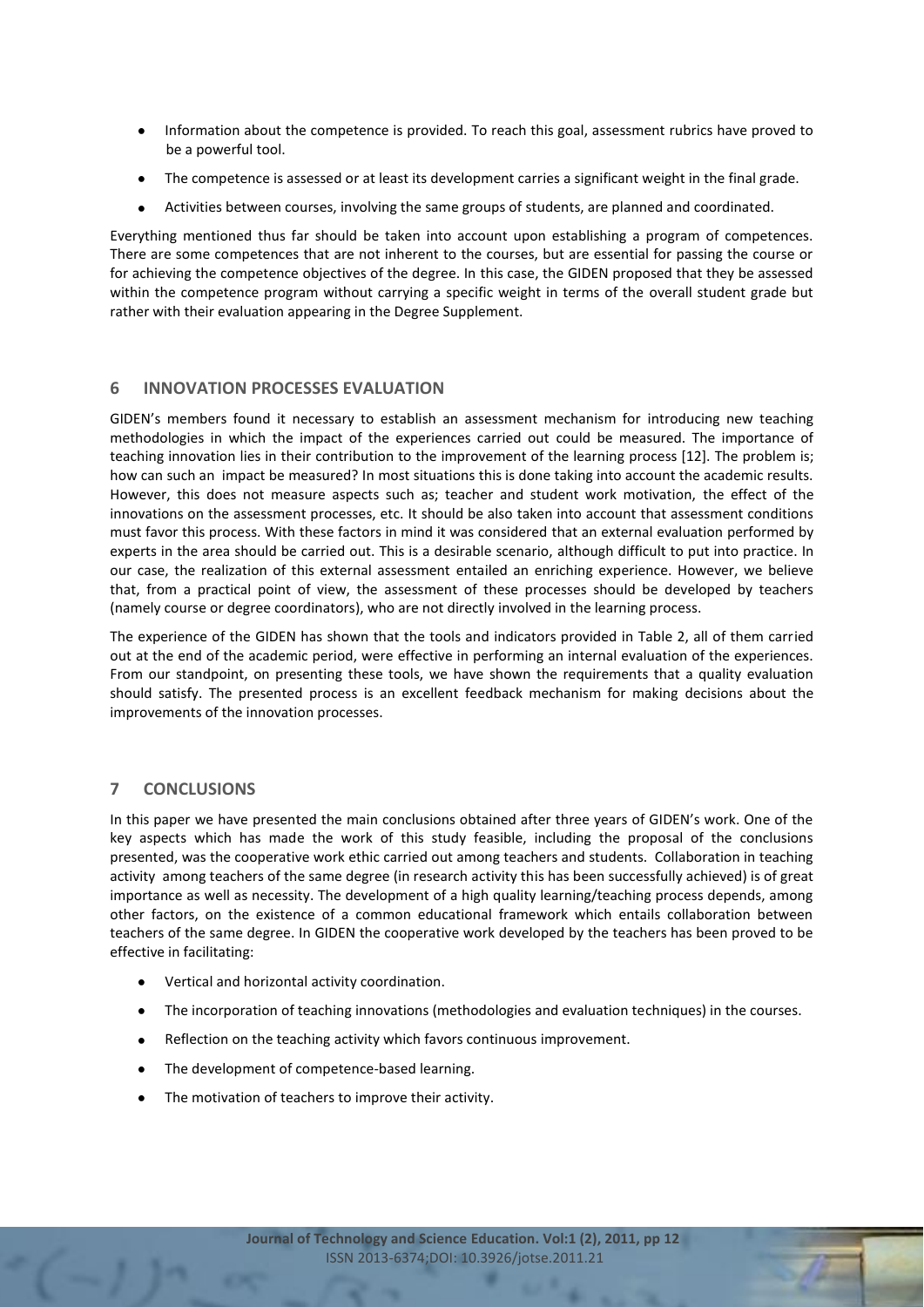| <b>Tools</b>                                          | <b>Indicators</b>                                                                                                                                                                                                                                                                                                                                                                                                                                                                                                                                                                                                                              |
|-------------------------------------------------------|------------------------------------------------------------------------------------------------------------------------------------------------------------------------------------------------------------------------------------------------------------------------------------------------------------------------------------------------------------------------------------------------------------------------------------------------------------------------------------------------------------------------------------------------------------------------------------------------------------------------------------------------|
| Teacher's report                                      | Description of innovation activity.<br>٠<br>Evaluation of the effort and dedication of students and teachers during the activity.<br>$\bullet$<br>Differences between the initial proposal and the final proposal.<br>٠<br>Activities and participation from the students' part.<br>٠<br>Achievement of the formative objectives and/or development of competences<br>٠<br>Detection of strengths and weaknesses, and provision of improvement guides.<br>$\bullet$<br>Academic results and their relation with the participation of students in the activities.<br>٠<br>Evaluation and satisfaction with the innovation process.<br>$\bullet$ |
| Opinion<br>survey<br>from students                    | Evaluation of innovation development: Information received effort and time<br>$\bullet$<br>consumed.<br>Evaluation of the relationship between achievements, effort and devoted time.<br>٠<br>Learning objectives evaluation.<br>٠<br>Innovation evaluation: organization, work methodology, materials, etc.<br>٠<br>Identification of key innovation elements that should be improved and proposals for<br>$\bullet$<br>modifications.<br>Degree of satisfaction with the innovation activity.<br>٠                                                                                                                                           |
| Focus Group with<br>students<br>(6 to 10<br>students) | Opinion survey review. Queries about different innovation elements.<br>$\bullet$<br>General questions about other innovation aspects: Did you follow the complementary<br>$\bullet$<br>activities in Moodle? Were they useful? Has this new teaching method improved your<br>learning?, etc.<br>What should be improved?<br>٠                                                                                                                                                                                                                                                                                                                  |

*Table 2. Tools and indicators for measuring the quality of teaching innovations activity.*

As a result of cooperative work of a group of highly-motivated teachers, the following results were attained:

- Improvement in activity coordination and provision of tools to facilitate this task.
- Adaptation of the teaching methods and evaluation techniques to the teaching-learning process within  $\bullet$ the framework of the degree.
- Shifting of the educational paradigm from a scheme based on knowledge transmission towards one that ensures student competence in the professional world.
- Establishment of the generic competence definitions which were used in the degree in Electronic and Automatic Industrial Engineering of the UVa.
- Study of the effects of the activities in formative objective achievement and in the level of development of the generic competences. This resulted in the formulation of a series of activities that, through slight modifications if required, can be implemented in different courses to reach the learning objectives and the development of generic competences.
- Elaboration and discussion of evaluation rubrics from the activities.
- Improvement of the materials given to students.
- Introduction of an e-learning platform (Moodle) in some courses of the degree as a complement to the classroom activities.
- Development of the Teaching Guide Courses (TGC) format: From the beginning the GIDEN saw the need for establishing a process which would precisely allow students to become familiar with the specific objectives of the courses of the degree which, in turn, involved an improvement in the formulation of the same. For this reason a TGC format was used [13]. In this sense it was not the piece of paper given the first day of the course that indicated the different topics covered, but rather a detailed layout of the course in which the specific objectives take on an important role.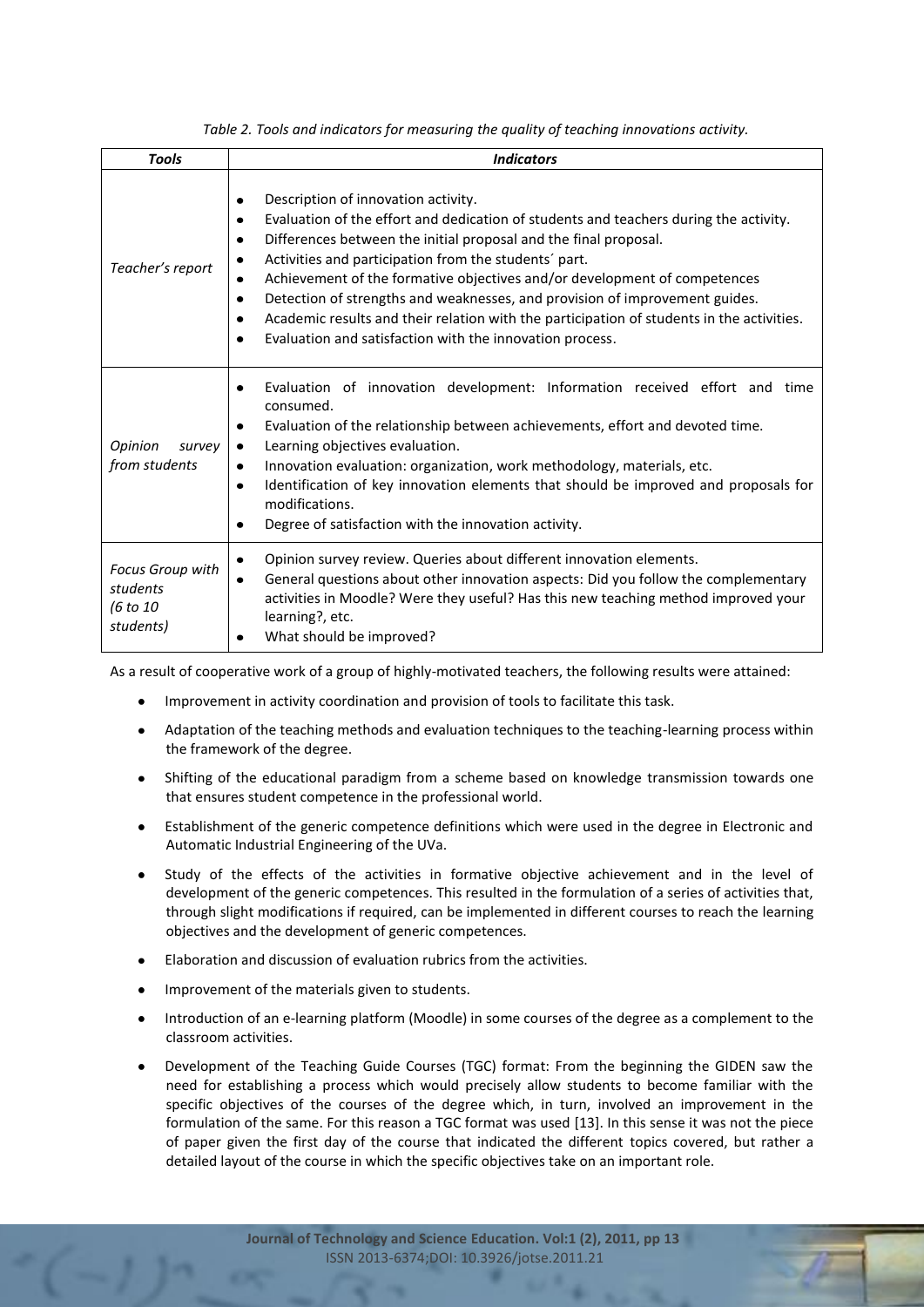Improvement in the attendance and participation in the classroom activities as well as in the teacher mentoring sessions. This has resulted in a reduction in the number of students who drop out of the course, and an increase in academic performance.

To conclude this paper we would like to point that despite being aware of the resultant enhancements in teaching innovation, it is noteworthy that they gave rise to numerous difficulties such as the low ranking of teaching vs. research activity. This is due to the fact that the most important obstacles are those rooted in many years of routine and unreflective teaching.

### **8 ACKNOWLEDGEMENTS**

The authors of this paper would like to thank the teachers who participated in the GIDEN and the students of the degree for their collaboration with the group. Their opinions have no doubt helped us to improve our teaching activity. We would also like to thank the *Vicerrectorado de Docencia* at the UVa for allowing us to coordinate projects GID2007/13, GID2008 / 2 and GID2009/27 within the Plan of Educational Innovation in the Framework of the EHEA established by UVa.

### **9 REFERENCES**

- 1 J. R. Lohmann; H. A. Rollins and J. J. Hoey, Defining, developing and assessing global competence in engineers, *European Journal of Engineering Education*, Vol 31(1), 2006, pp. 119-131.
- 2 R. E. Terry; J. N. Harb; W. C. Hecker and W. V. Wilding, Definition of Student Competencies and Development of an Educational Plan to Assess Master Level, *International Journal of Engineering Education*, Vol 18(2), 2002, pp. 225-235.
- 3 N. Pachler; C. Daly; Y. Mor and H. Mellar. Formative e-assessment: Practitioner cases, *Elsevier: Computers & Education*, Vol 54(3), 2010, pp. 715-721.
- 4 W. Tzu-Hua, Web-based quiz-game-like formative assessment: Development and evaluation. *Elsevier: Computers & Education*, Vol 51(3), 2008, pp. 1247-1263.
- 5 F. K. Fink and F. Kjaersdam, UICEE Centre for Problem Based Learning (UCPBL), *Journal for Global Engineering Education*, Vol 8(1), 2004, pp. 65-70.
- 6 R. M. Felder and R. Brent, Cooperative Learning in Technical Courses: Procedures: Pitfalls and Payoffs, 1994, [http://cgiss.boisestate.edu/~billc/Teaching/Tips/Cooperative\\_learning\\_felder\\_1994.pdf,](http://cgiss.boisestate.edu/~billc/Teaching/Tips/Cooperative_learning_felder_1994.pdf) [Accessed 8th May 2011].
- 7 F. Martínez; L. C. Herrero and S. De Pablo, Project-Based Learning and Rubrics in the Teaching of Power Supplies and Photovoltaic Electricity, *IEEE Transactions on Education*, Vol 54(1), 2011, pp. 87-96.
- 8 M. González and L. C. Herrero, GIDEN, *Grupo de estudio para la mejora Docente*, Cadiz, 2008, XVI CUIEET.
- 9 T. Feddern-Bekcan, Google calendar*, Journal of the Medical Library Association*, Vol 96(4), 2008, pp. 394- 395.
- 10 M. de Miguel (Coord.), *Metodologías de enseñanza y aprendizaje para el desarrollo de competencias: Orientaciones para el profesorado universitario ante el EEES*, Alianza Editorial, Madrid, 2006.
- 11 J. Rué, *Enseñar en la Universidad. El EEES como reto para la Educación Superior,* Narcea, Madrid, 2007.